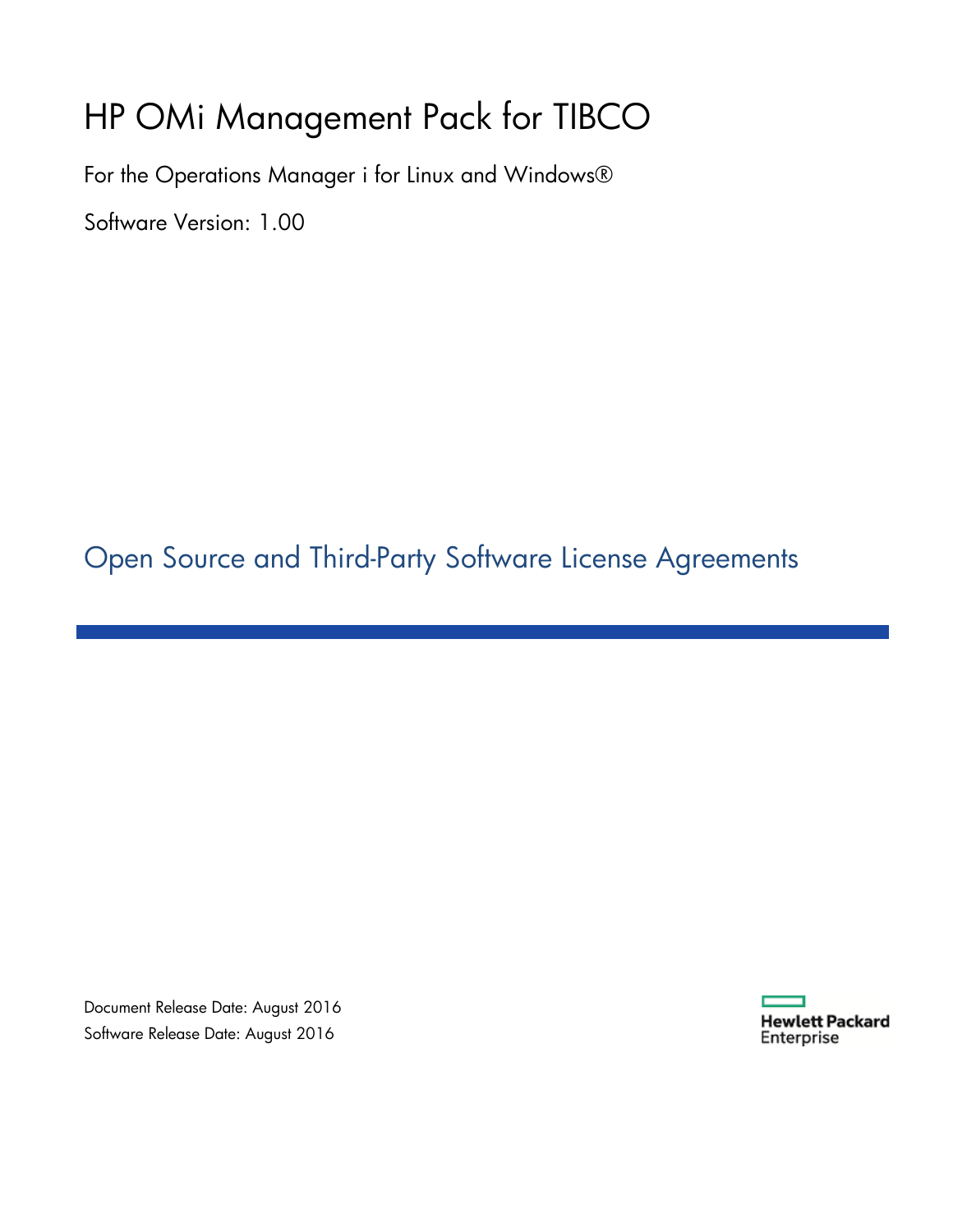### Legal Notices

### **Warranty**

The only warranties for Hewlett Packard Enterprise products and services are set forth in the express warranty statements accompanying such products and services. Nothing herein should be construed as constituting an additional warranty. HPE shall not be liable for technical or editorial errors or omissions contained herein. The information contained herein is subject to change without notice.

### Restricted Rights Legend

Confidential computer software. Valid license from HPE required for possession, use or copying. Consistent with FAR 12.211 and 12.212, Commercial Computer Software, Computer Software Documentation, and Technical Data for Commercial Items are licensed to the U.S. Government under vendor's standard commercial license.

### Copyright Notices

© Copyright 2016 Hewlett Packard Enterprise Development LP

### Documentation Updates

The title page of this document contains the following identifying information:

- Software Version number, which indicates the software version.
- Document Release Date, which changes each time the document is updated.
- Software Release Date, which indicates the release date of this version of the software.
- To check for recent updates or to verify that you are using the most recent edition of a document, go to:

https://softwaresupport.hp.com/group/softwaresupport/search-result?keyword=.

This site requires an HPE Passport account. If you do not have one, click the **Create an account** button on the HP Passport Sign in page.

### HP Software Support

Visit the HPE Software Support web site at: https://softwaresupport.hp.com

This web site provides contact information and details about the products, services, and support that HPE Software offers. HPE Software Support provides customer self-solve capabilities. It provides a fast and efficient way to access interactive technical support tools needed to manage your business. As a valued support customer, you can benefit by using the support web site to:

- Search for knowledge documents of interest
- Submit and track support cases and enhancement requests
- Download software patches
- Manage support contracts
- Look up HPE support contacts
- Review information about available services
- Enter into discussions with other software customers
- Research and register for software training

Most of the support areas require that you register as an HPE Passport user and sign in. Many also require a support contract. To register for an HP Passport ID, go to https://softwaresupport.hp.com and click **Register**.

To find more information about access levels, go to:

*<https://softwaresupport.hp.com/web/softwaresupport/accesslevels>*

### HPE Software Solutions & Integrations and Best Practices

Visit HPE Software Solutions Now at https://h20230.www2.hp.com/sc/solutions/index.jsp to explore how the products in the HPE Software catalog work together, exchange information, and solve business needs. Visit the Cross Portfolio Best Practices Library at https://hpln.hpe.com/group/best-practices-hpsw to access a wide variety of best practice documents and materials.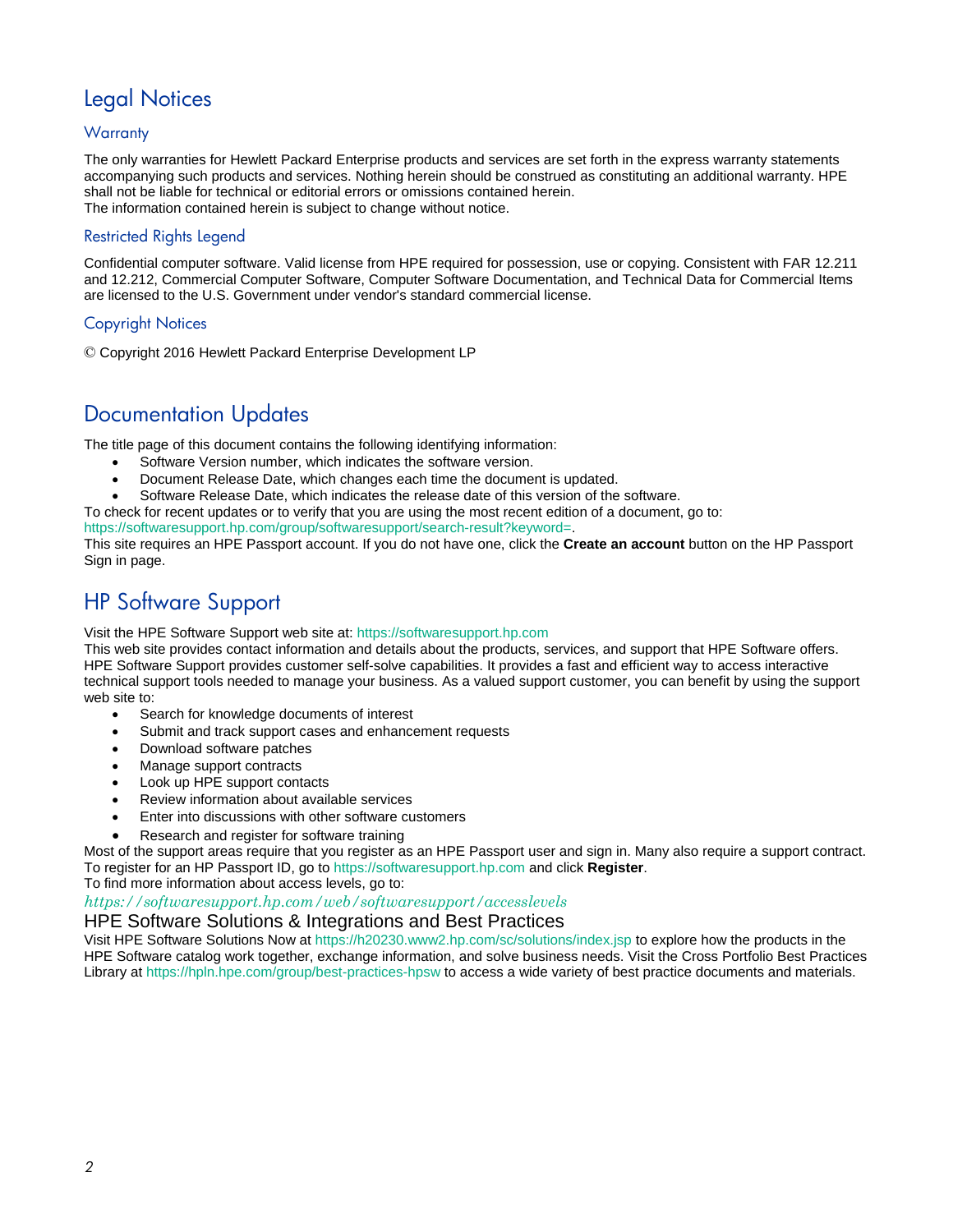## Contents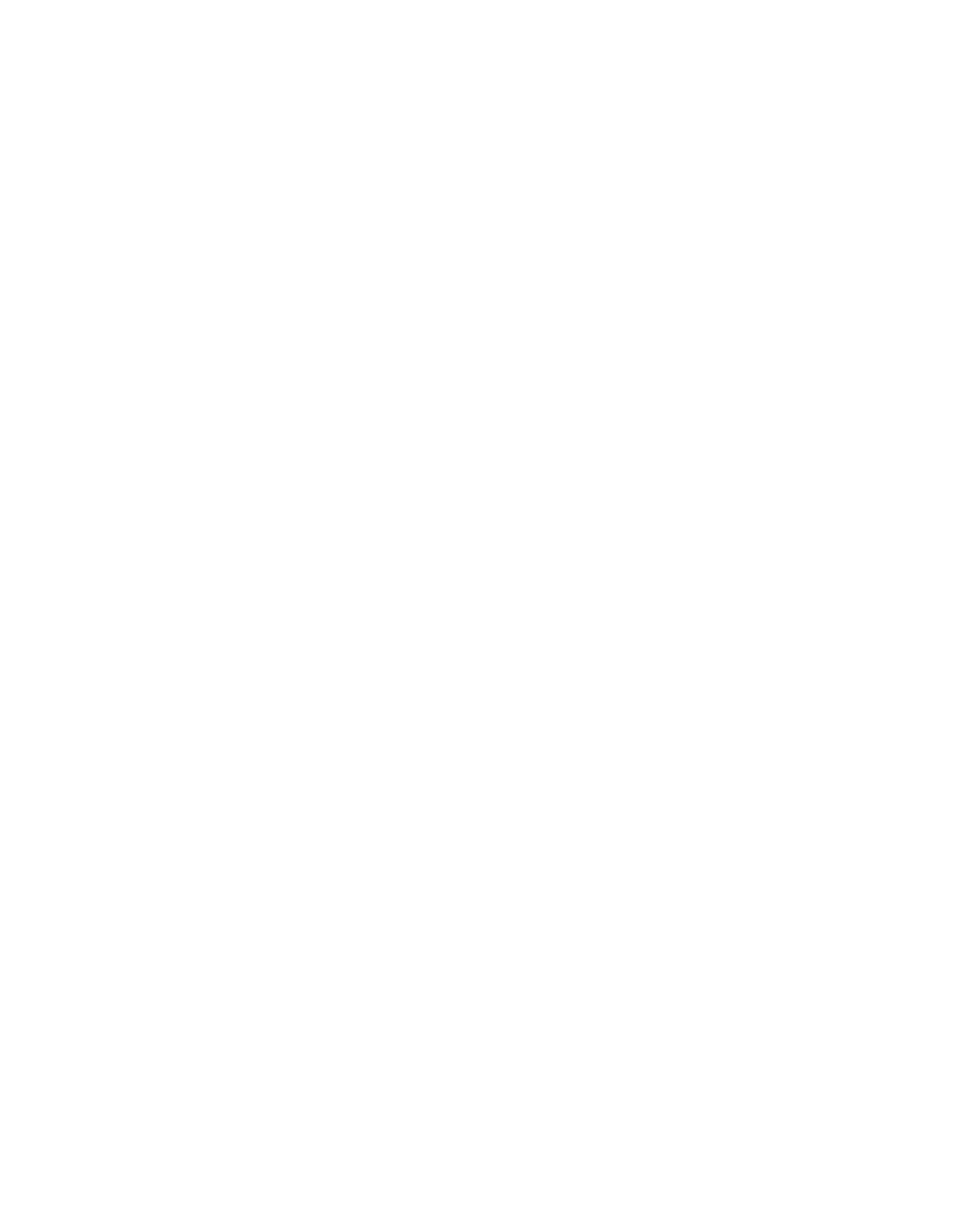## <span id="page-4-0"></span>Open Source Licenses

HPE acknowledges the redistribution of the following open source components for HPE OMi Management Pack for TIBCO.

## <span id="page-4-1"></span>Apache log4j-1.2.17 and exp4j-0.3.11.jar

Apache License

Version 2.0, January 2004

http://www.apache.org/licenses/

#### TERMS AND CONDITIONS FOR USE, REPRODUCTION, AND DISTRIBUTION

#### 1. Definitions.

"License" shall mean the terms and conditions for use, reproduction, and distribution as defined by Sections 1 through 9 of this document.

"Licensor" shall mean the copyright owner or entity authorized by the copyright owner that is granting the License.

"Legal Entity" shall mean the union of the acting entity and all other entities that control, are controlled by, or are under common control with that entity. For the purposes of this definition, "control" means (i) the power, direct or indirect, to cause the direction or management of such entity, whether by contract or otherwise, or (ii) ownership of fifty percent (50%) or more of the outstanding shares, or (iii) beneficial ownership of such entity.

"You" (or "Your") shall mean an individual or Legal Entity exercising permissions granted by this License.

"Source" form shall mean the preferred form for making modifications, including but not limited to software source code, documentation source, and configuration files.

"Object" form shall mean any form resulting from mechanical transformation or translation of a Source form, including but not limited to compiled object code, generated documentation, and conversions to other media types.

"Work" shall mean the work of authorship, whether in Source or Object form, made available under the License, as indicated by a copyright notice that is included in or attached to the work (an example is provided in the Appendix below).

"Derivative Works" shall mean any work, whether in Source or Object form, that is based on (or derived from) the Work and for which the editorial revisions, annotations, elaborations, or other modifications represent, as a whole, an original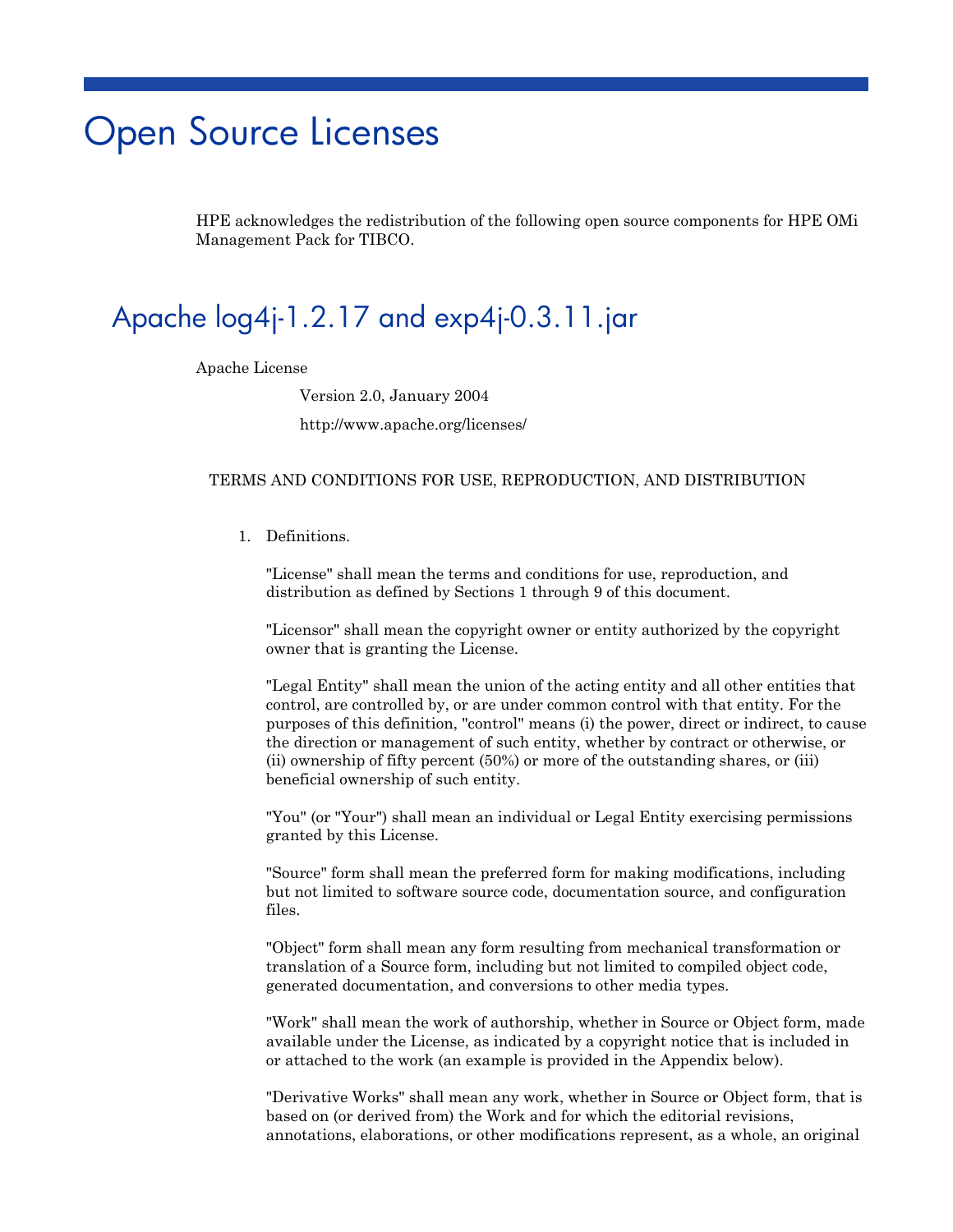work of authorship. For the purposes of this License, Derivative Works shall not include works that remain separable from, or merely link (or bind by name) to the interfaces of, the Work and Derivative Works thereof.

"Contribution" shall mean any work of authorship, including the original version of the Work and any modifications or additions to that Work or Derivative Works thereof, that is intentionally submitted to Licensor for inclusion in the Work by the copyright owner or by an individual or Legal Entity authorized to submit on behalf of the copyright owner. For the purposes of this definition, "submitted" means any form of electronic, verbal, or written communication sent to the Licensor or its representatives, including but not limited to communication on electronic mailing lists, source code control systems, and issue tracking systems that are managed by, or on behalf of, the Licensor for the purpose of discussing and improving the Work, but excluding communication that is conspicuously marked or otherwise designated in writing by the copyright owner as "Not a Contribution."

"Contributor" shall mean Licensor and any individual or Legal Entity on behalf of whom a Contribution has been received by Licensor and subsequently incorporated within the Work.

- 2. Grant of Copyright License. Subject to the terms and conditions of this License, each Contributor hereby grants to You a perpetual, worldwide, non-exclusive, nocharge, royalty-free, irrevocable copyright license to reproduce, prepare Derivative Works of, publicly display, publicly perform, sublicense, and distribute the Work and such Derivative Works in Source or Object form.
- 3. Grant of Patent License. Subject to the terms and conditions of this License, each Contributor hereby grants to You a perpetual, worldwide, non-exclusive, no-charge, royalty-free, irrevocable (except as stated in this section) patent license to make, have made, use, offer to sell, sell, import, and otherwise transfer the Work, where such license applies only to those patent claims licensable by such Contributor that are necessarily infringed by their Contribution(s) alone or by combination of their Contribution(s) with the Work to which such Contribution(s) was submitted. If You institute patent litigation against any entity (including a cross-claim or counterclaim in a lawsuit) alleging that the Work or a Contribution incorporated within the Work constitutes direct or contributory patent infringement, then any patent licenses granted to You under this License for that Work shall terminate as of the date such litigation is filed.
- 4. Redistribution. You may reproduce and distribute copies of the Work or Derivative Works thereof in any medium, with or without modifications, and in Source or Object form, provided that You meet the following conditions:
	- (a) You must give any other recipients of the Work or Derivative Works a copy of this License; and
	- (b) You must cause any modified files to carry prominent notices stating that You changed the files; and
	- (c) You must retain, in the Source form of any Derivative Works that You distribute, all copyright, patent, trademark, and attribution notices from the Source form of the Work, excluding those notices that do not pertain to any part of the Derivative Works; and
	- (d) If the Work includes a "NOTICE" text file as part of its distribution, then any Derivative Works that You distribute must include a readable copy of the attribution notices contained within such NOTICE file, excluding those notices that do not pertain to any part of the Derivative Works, in at least one of the following places: within a NOTICE text file distributed as part of the Derivative Works; within the Source form or documentation, if provided along with the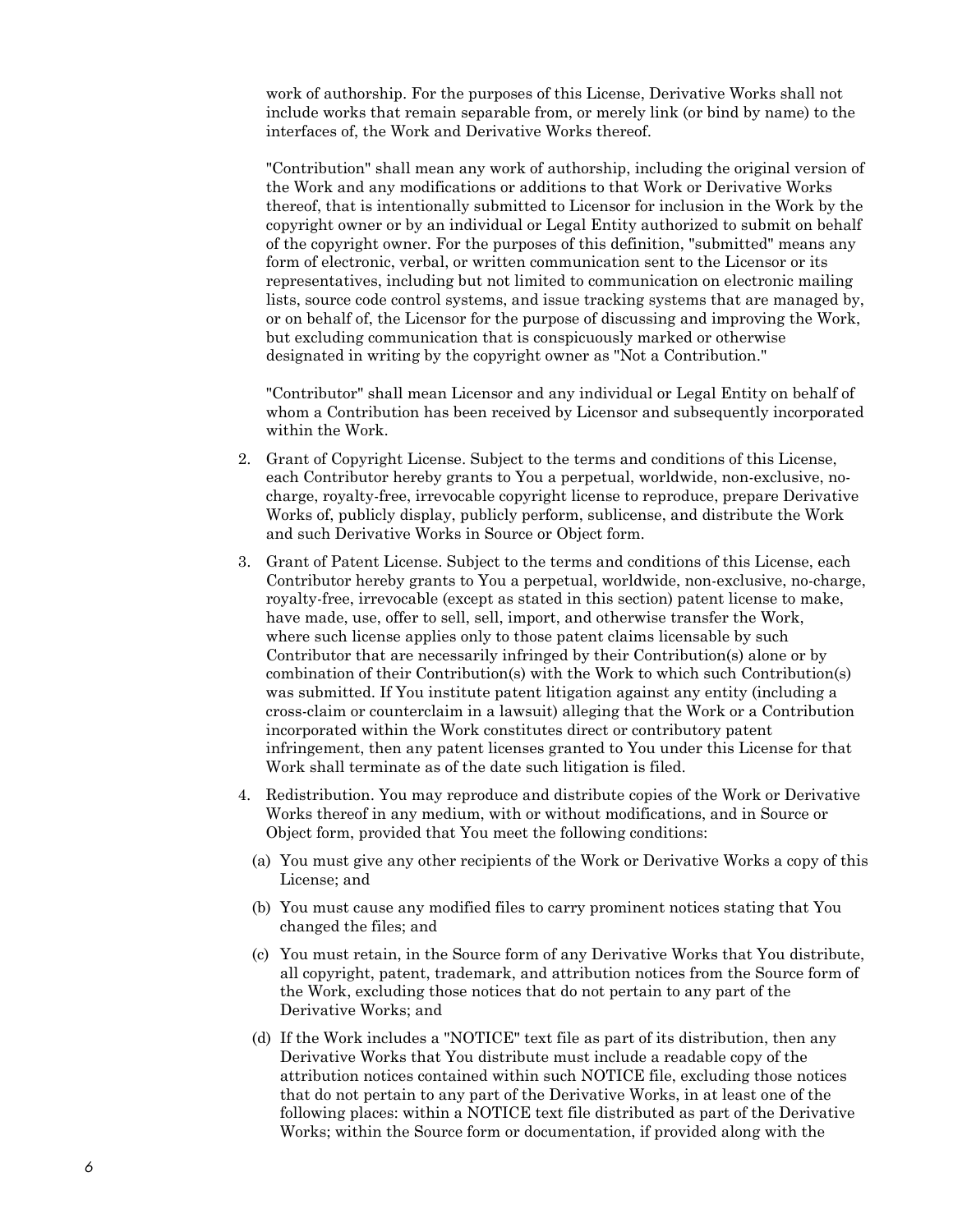Derivative Works; or, within a display generated by the Derivative Works, if and wherever such third-party notices normally appear. The contents of the NOTICE file are for informational purposes only and do not modify the License. You may add Your own attribution notices within Derivative Works that You distribute, alongside or as an addendum to the NOTICE text from the Work, provided that such additional attribution notices cannot be construed as modifying the License.

You may add Your own copyright statement to Your modifications and may provide additional or different license terms and conditions for use, reproduction, or distribution of Your modifications, or for any such Derivative Works as a whole, provided Your use, reproduction, and distribution of the Work otherwise complies with the conditions stated in this License.

- 5. Submission of Contributions. Unless You explicitly state otherwise, any Contribution intentionally submitted for inclusion in the Work by You to the Licensor shall be under the terms and conditions of this License, without any additional terms or conditions. Notwithstanding the above, nothing herein shall supersede or modify the terms of any separate license agreement you may have executed with Licensor regarding such Contributions.
- 6. Trademarks. This License does not grant permission to use the trade names, trademarks, service marks, or product names of the Licensor, except as required for reasonable and customary use in describing the origin of the Work and reproducing the content of the NOTICE file.
- 7. Disclaimer of Warranty. Unless required by applicable law or agreed to in writing, Licensor provides the Work (and each Contributor provides its Contributions) on an "AS IS" BASIS, WITHOUT WARRANTIES OR CONDITIONS OF ANY KIND, either express or implied, including, without limitation, any warranties or conditions of TITLE, NON-INFRINGEMENT, MERCHANTABILITY, or FITNESS FOR A PARTICULAR PURPOSE. You are solely responsible for determining the appropriateness of using or redistributing the Work and assume any risks associated with Your exercise of permissions under this License.
- 8. Limitation of Liability. In no event and under no legal theory, whether in tort (including negligence), contract, or otherwise, unless required by applicable law (such as deliberate and grossly negligent acts) or agreed to in writing, shall any Contributor be liable to You for damages, including any direct, indirect, special, incidental, or consequential damages of any character arising as a result of this License or out of the use or inability to use the Work (including but not limited to damages for loss of goodwill, work stoppage, computer failure or malfunction, or any and all other commercial damages or losses), even if such Contributor has been advised of the possibility of such damages.
- 9. Accepting Warranty or Additional Liability. While redistributing the Work or Derivative Works thereof, You may choose to offer, and charge a fee for, acceptance of support, warranty, indemnity, or other liability obligations and/or rights consistent with this License. However, in accepting such obligations, You may act only on Your own behalf and on Your sole responsibility, not on behalf of any other Contributor, and only if You agree to indemnify, defend, and hold each Contributor harmless for any liability incurred by, or claims asserted against, such Contributor by reason of your accepting any such warranty or additional liability.

#### END OF TERMS AND CONDITIONS

APPENDIX: How to apply the Apache License to your work.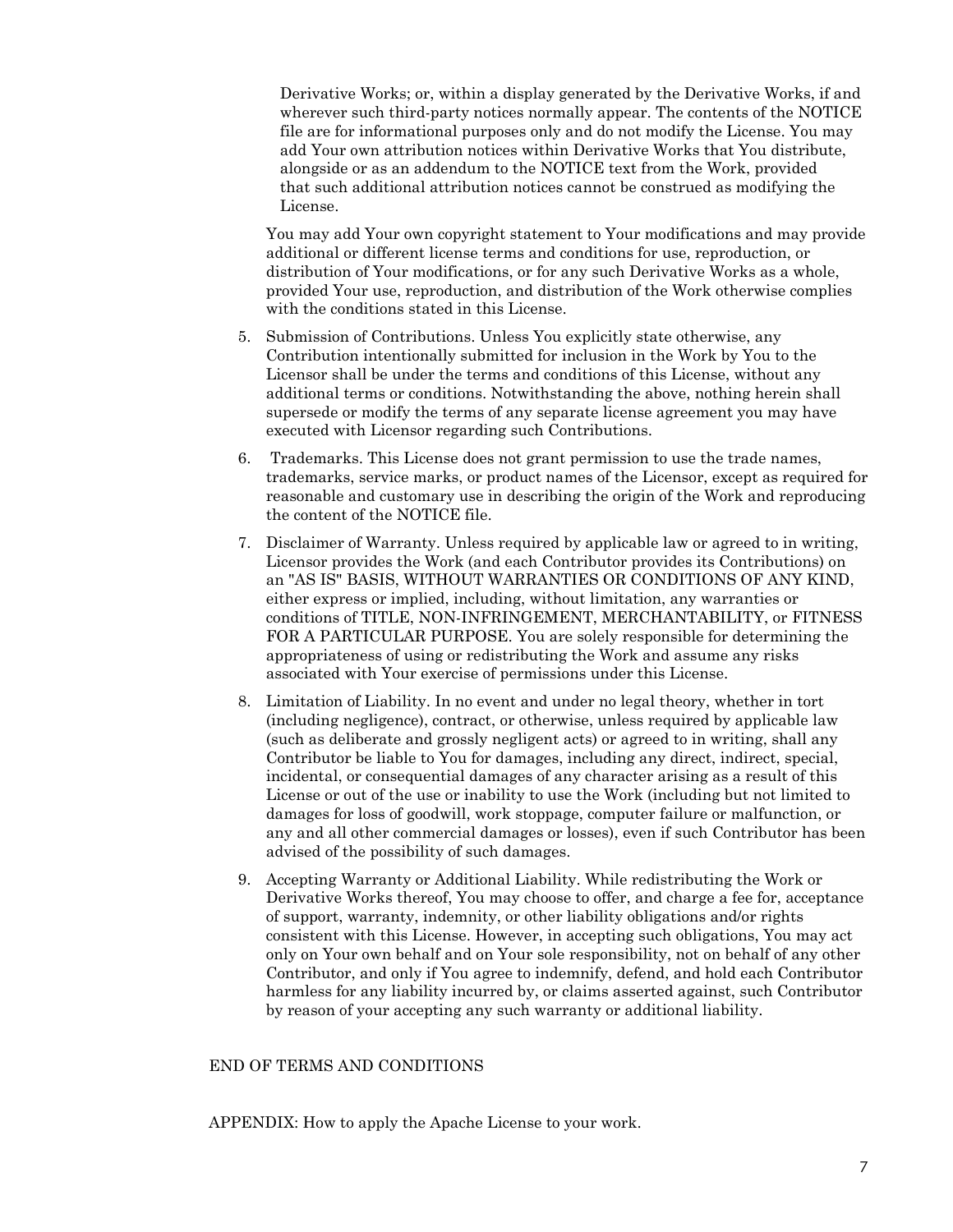To apply the Apache License to your work, attach the following boilerplate notice, with the fields enclosed by brackets "[]" replaced with your own identifying information. (Don't include the brackets!) The text should be enclosed in the appropriate comment syntax for the file format. We also recommend that a file or class name and description of purpose be included on the same "printed page" as the copyright notice for easier identification within third-party archives.

Copyright [yyyy] [name of copyright owner]

Licensed under the Apache License, Version 2.0 (the "License"); you may not use this file except in compliance with the License.

You may obtain a copy of the License at:

http://www.apache.org/licenses/LICENSE-2.0

Unless required by applicable law or agreed to in writing, software distributed under the License is distributed on an "AS IS" BASIS, WITHOUT WARRANTIES OR CONDITIONS OF ANY KIND, either express or implied.

See the License for the specific language governing permissions and limitations under the License.